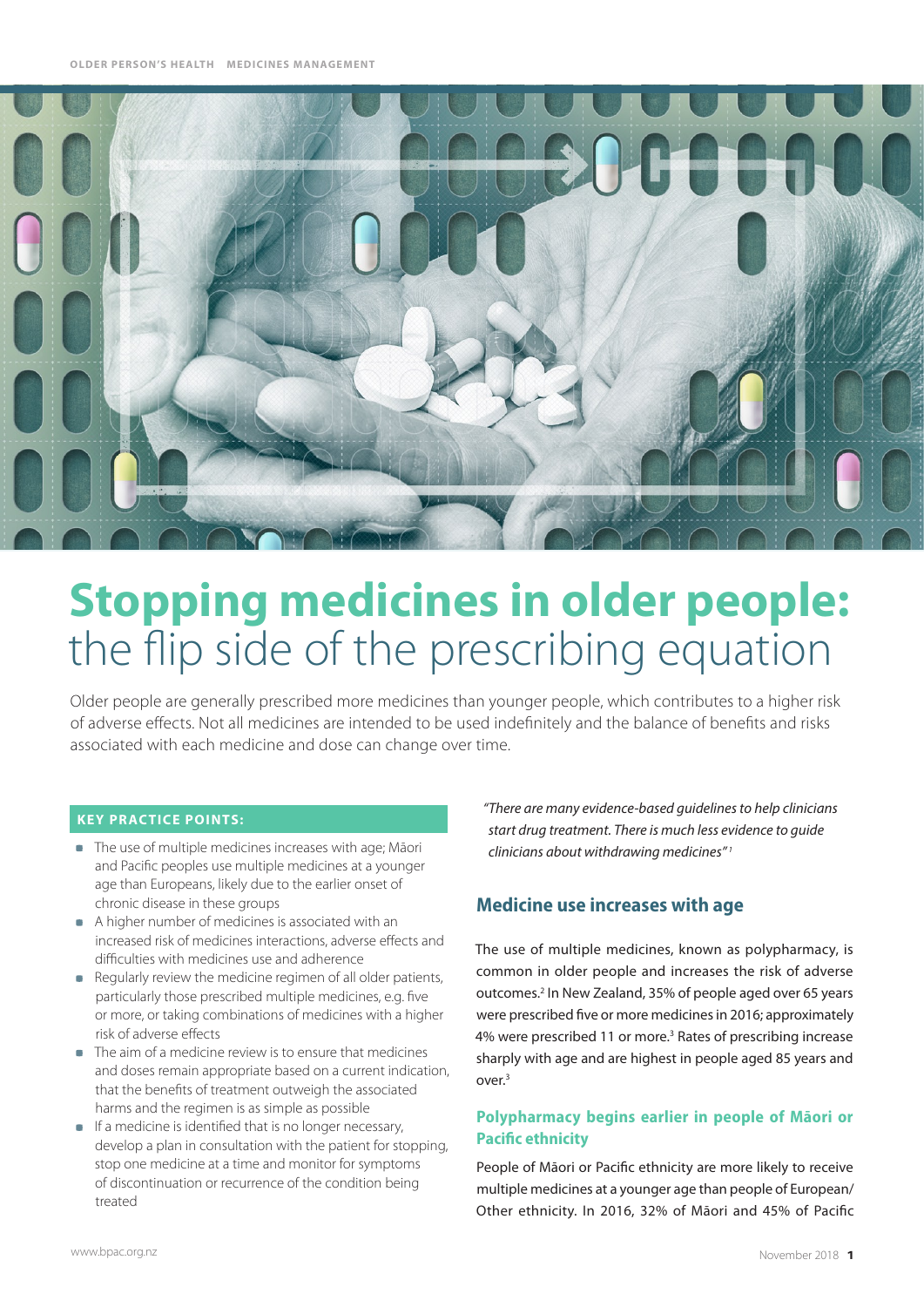peoples aged 65–74 years were prescribed five or more medicines, compared to 24% of European/Others of the same age.<sup>3</sup> This likely reflects the earlier onset of chronic disease in Māori and Pacific peoples.

For further information on polypharmacy in older people in New Zealand, see: **[www.hqsc.govt.nz/our-programmes/](www.hqsc.govt.nz/our-programmes/health-quality-evaluation/projects/atlas-of-healthcare-variation/polypharmacy/) [health-quality-evaluation/projects/atlas-of-healthcare](www.hqsc.govt.nz/our-programmes/health-quality-evaluation/projects/atlas-of-healthcare-variation/polypharmacy/)[variation/polypharmacy/](www.hqsc.govt.nz/our-programmes/health-quality-evaluation/projects/atlas-of-healthcare-variation/polypharmacy/)**

# **More medicine does not necessarily mean better medicine**

There are valid clinical reasons why older people may be prescribed large numbers of medicines, including an increasing prevalence of multiple chronic conditions in older age. For some people polypharmacy is necessary and reflects that they are receiving an appropriate evidence-based standard of care according to current guidelines, and some people receiving multiple medicines may still have unmet need in terms of pharmacological treatment. However, all medicines are associated with risks, and these risks are increased when multiple medicines are used, including:4

- **Interactions between medicines**
- Additive risk of adverse events, such as an increased risk of falls due to combinations of anticholinergic and sedative medicines<sup>5</sup>
- Interactions between a medicine prescribed for one condition and management of another (medicinedisease interaction), e.g. for a patient with osteoarthritis and chronic kidney disease, initiation of a non-steroidal anti-inflammatory medicine (NSAID) can worsen renal function
- Reduced adherence due to "pill burden", i.e. confusion over the regimen, and the financial cost of multiple prescription items

## **A pressure to prescribe and unclear evidence can lead to high use of medicines**

Guidelines usually focus on the treatment of a single condition, which can lead to the use of multiple medicines in patients who have several co-morbidities.<sup>2</sup> An analysis of guidelines in the United States found that a patient with three chronic conditions would be recommended to take 6–13 medicines daily.<sup>6</sup> Additionally, guidelines and clinical trials often focus on when to initiate a medicine, with lesser attention paid to when to reduce the dose or stop the treatment. The evidence regarding the benefits and risks associated with a particular medicine can be uncertain for older people, especially those with frailty or co-morbidities, as these groups are often excluded from clinical trials.

Other aspects of medical practice which may contribute to the use of a large number of medicines include:<sup>2</sup>

- Time constraints leading to the renewal of prescriptions without reviewing whether continued use of the medicine is indicated. Conversations about stopping preventative medicines may bring up challenging discussions about life expectancy which require time.
- **Prescribing cascades where a medicine is initiated to** treat a symptom which is actually an adverse reaction to another medicine, e.g. ACE inhibitor causing dizziness, resulting in a prescription for prochlorperazine<sup>7</sup>
- Continuing to a prescribe a medicine which was initiated as a prophylactic treatment after the original medicine is stopped, e.g. ongoing use of a proton pump inhibitor, prescribed for ulcer prophylaxis, in someone who has stopped taking a NSAID
- Difficulty stopping a medicine due to adverse discontinuation effects, e.g. benzodiazepines or antidepressants
- Reluctance of general practitioners to withdraw medicines initiated in secondary care
- **Difficulty accessing services that provide specialist** support and advice regarding appropriate prescribing in older people, e.g. geriatric medicine specialists, Long-Term Conditions pharmacy services
- Clinician and patient fears about the condition returning, worsening or an adverse event occurring if a medicine is stopped

## **Stopping can be just as important as starting**

Stopping medicines, often referred to as de-prescribing, is an integral part of the prescribing process, and can bring about benefits to patients and reduce harm.<sup>6</sup> In clinical trials, reductions in the numbers of medicines prescribed to older patients has been associated with fewer falls and fractures, reduced referral to acute services, improved cognitive function and better quality of life, with fewer medicines errors and improved adherence to the medicines they continue to take. $8-10$ This information should be discussed with patients when carrying out a review to help them understand the benefits associated with reducing the number of medicines they use.

#### **Reviewing medicine use in older patients**

General practitioners generally have a detailed knowledge of a patient's medical history and life circumstances and are therefore well-placed to take a lead role in reviewing a patient's prescribed medicines. Some practices may have a clinical pharmacist available to carry out a medicines review.

When reviewing the medicine regimen, consider the patient's overall state of health, such as co-morbidities and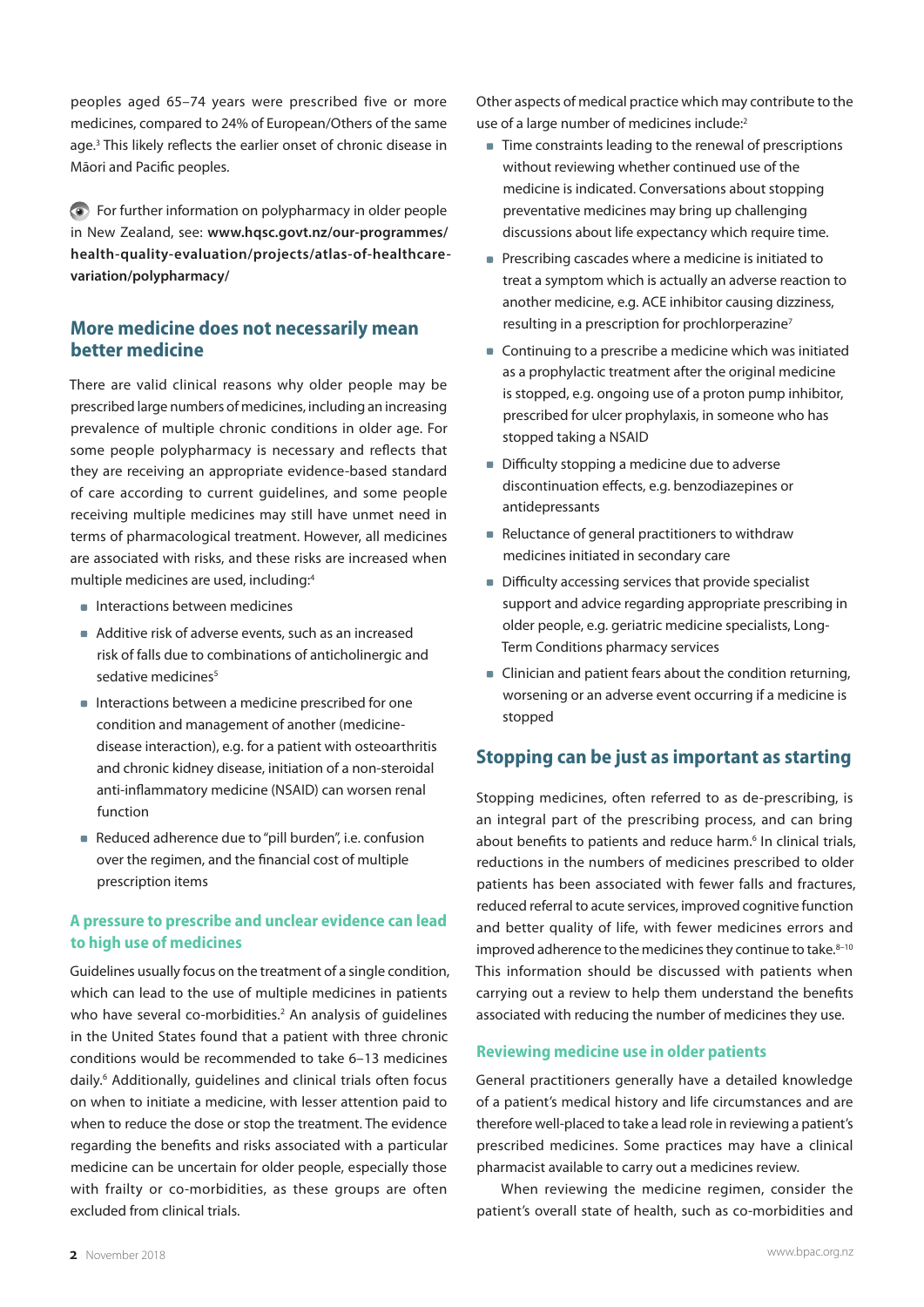the presence of frailty, rather than basing treatment decisions solely on chronological age. Guidelines typically use a strict age criterion when discussing whether to prescribe or withdraw a medicine, e.g. over 70 years, however, the risks associated with medicines can vary from patient to patient. Withdrawing medicines at younger or older ages than those recommended in treatment guidelines may be appropriate.

For further information on assessing frailty, see: "Identifying frailty in primary care" in "Frailty in older people: a discussion" available from, **<www.bpac.org.nz/2018/frailty.aspx>**

### **Setting the scene: discussing the role of medicines for individual patients**

A key aspect of reviewing medicine use is discussing with patients what their goals are for treatment, e.g. which symptoms they want to improve the most or what activities they would like to be able to do, and what benefits and harms might be associated with achieving these goals. Ensuring this information is communicated effectively enables the patient to make an informed decision. This is particularly important if the clinician and patient have different objectives or priorities; for example, a clinician may place more emphasis on a patient with atrial fibrillation taking an oral anticoagulant to prevent stroke, whereas the patient may be more interested in symptomatic relief of their osteoarthritis and feel the anticoagulant is of lesser importance. The medicine review is also an opportunity to check that the patient understands what each of their prescribed medicines are for.

If the possibility of withdrawing a preventive medicine is discussed, emphasise to patients that this does not signify that you are giving up on them, and frame the conversation around providing the best balance of benefits and risks at each stage of their life. It may be helpful to explain this in terms of

the number needed to treat or the absolute risk reduction associated with a particular medicine; consider using a visual resource to facilitate this discussion. In older adults, the possible benefits may be less than when they started taking the medicine but with the same, or increased, risk of adverse effects. Alternatively, the risk a preventive medicine was aiming to reduce may no longer be relevant for the patient's stage of life; for example, intensive blood glucose lowering to prevent the development of long-term diabetes complications may no longer be appropriate in someone nearing the end of their life as they are unlikely to live long enough for those complications to occur.

**Best practice tip:** Provide patients with a medicines list that includes what each medicine they take is prescribed for and whether it is used for prevention or treatment of an existing condition. Alternatively, direct patients to ask their pharmacist for a medicines list. An example of a medicines list can be found here: **[https://activities.nps.org.au/nps-order](https://activities.nps.org.au/nps-order-form/Resources/English-Medicines-List-March-2016.pdf)[form/Resources/English-Medicines-List-March-2016.pdf](https://activities.nps.org.au/nps-order-form/Resources/English-Medicines-List-March-2016.pdf)**

## **Conduct a medicines reconciliation or "brown bag review"**

A medicines reconciliation aims to ensure that the medicines a patient is actually taking are the same as what has been prescribed to them according to their medical records.<sup>2</sup> This can be done by asking patients to bring in all the medicines they are currently taking, including over-the-counter medicines and supplementary products. This process could alert the clinician to a variety of issues, such as duplicated medicines, e.g. a prescribed NSAID and a NSAID purchased over-thecounter, medicines prescribed by other clinicians in primary or secondary care, or lack of adherence, e.g. a medicine has been stopped by the patient or not taken as prescribed.

## **Consider recommending Advance Care planning**

Conversations about stopping medicines may involve discussion about the priorities and goals of the patient as they approach the end of their life. This may be an appropriate time to recommend resources on advance care planning which can assist people in deciding what they would want to happen to them should they be unable to make health care decisions for themselves, also known as an advance directive.

Resources for clinicians and patients regarding advance directives can be found here: **[www.hqsc.govt.](www.hqsc.govt.nz/our-programmes/advancecareplanning/) [nz/our-programmes/advancecareplanning/](www.hqsc.govt.nz/our-programmes/advancecareplanning/)**

Further reading: "End-of-life care for patients with chronic disease: have we made a difference?", bpac<sup>nz</sup>, 2015, available from: **[www.bpac.org.nz/BPJ/2015/February/](www.bpac.org.nz/BPJ/2015/February/end-of-life.aspx) [end-of-life.aspx](www.bpac.org.nz/BPJ/2015/February/end-of-life.aspx)**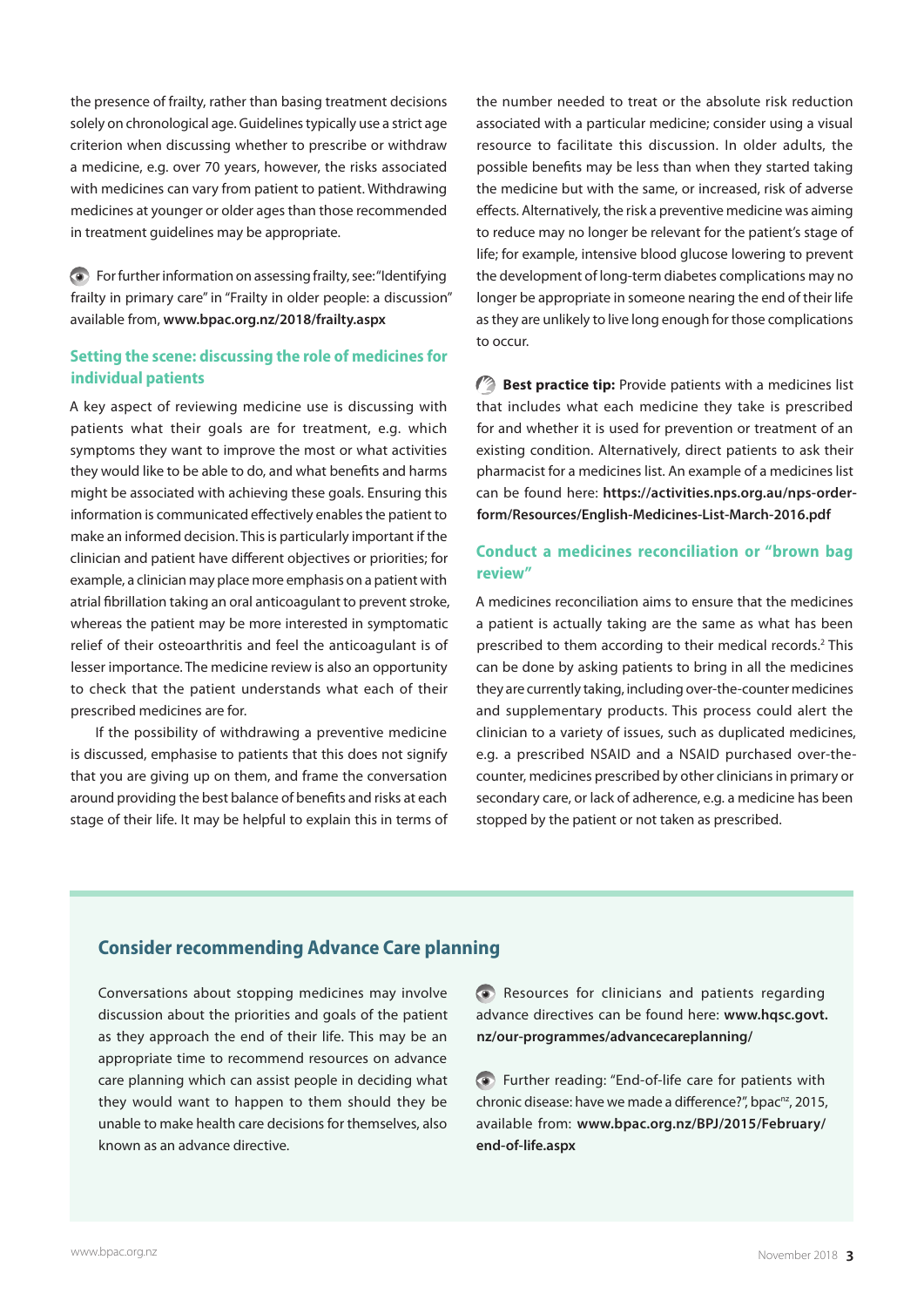## **Consider whether the prescribed regimen remains appropriate**

Clinicians can reflect on whether any changes should be made to a patient's prescribed regimen by asking themselves or the patient/caregiver:8

- $\blacksquare$  Is the original condition which the medicine was prescribed for still present?
- Are medicines initiated for symptomatic management providing adequate relief?
- Are there any medicines which do not have a clear indication for use?
- Has there been a change in the patient's health status, e.g. frailty or falls, which alters the balance between the benefits and possible harms of a particular treatment?
- Are there any duplications in the patients prescribed medicines, e.g. two medicines from the same class initiated to treat the same condition when one is sufficient?
- Are any simplifications in their prescribed regimen possible? For example, once daily medicines or combination tablets.
- Were any medicines initiated to treat an adverse reaction to another medicine, i.e. a prescribing cascade? If so, could both medicines be stopped?
- $\blacksquare$  Is there a risk of medicine interactions, including with any over-the-counter medicines or supplements?
- $\blacksquare$  Is the dose appropriate? For example, declining renal function may mean a lower dose is required in an older adult.
- Could a non-pharmacological treatment be used instead? For example, exercise or physiotherapy for patients with osteoarthritis, instead of non-steroidal anti-inflammatory medicines.
- Does the patient have any concerns regarding their prescription regimen?

## **The balance of benefits and harms associated with a medicine may change in older people**

Commonly prescribed medicines which are associated with an increased risk of adverse effects in older adults, particularly those with frailty, are shown in Table 1. Increased attention to combinations of medicines which can lead to adverse effects may be more useful than focusing on individual medicines. For example, the combination of anticholinergic medicines with medicines with sedative properties is associated with an increased risk of falls.<sup>5</sup> The "triple whammy", i.e. angiotensin converting enzyme (ACE) inhibitor/ angiotensin receptor blocker (ARB), a diuretic and an NSAID, should be avoided due to the increased risk of kidney injury.<sup>3</sup>

For further information on the triple whammy in primary care, see: **<www.bpac.org.nz/2018/triple-whammy.aspx>**

Upcoming articles will discuss the use of PPIs and bisphosphonates, when and how to discontinue these medicines

## **Consider whether dose reductions or de-intensifying treatment are appropriate**

In older adults, increased attention to changes in hepatic or renal function may be necessary to avoid adverse effects that occur with age, frailty status or medicine use. It is recommended that the Cockcroft-Gault equation be used to assess renal function in older people as their reduced muscle mass, and consequently lower serum creatinine levels, can lead to an overestimation of renal function when using the estimated glomerular filtration rate (eGFR).<sup>15</sup> A conservative interpretation of the results is still appropriate as even the Cockcroft-Gault method may overestimate renal function.

A tool for calculating creatinine clearance using the Cockcroft-Gault equation is available from: **[https://nzf.org.nz/](https://nzf.org.nz/nzf/resource/Creatinine%20Clearance%20Calculator.htm) [nzf/resource/Creatinine%20Clearance%20Calculator.htm](https://nzf.org.nz/nzf/resource/Creatinine%20Clearance%20Calculator.htm)**

De-intensifying treatment may be appropriate for some patients. For example, for people with diabetes a less stringent HbA<sub>1c</sub> target, such as < 64 mmol/mol, is recommended in a variety of situations which are more common in older people, such as limited life expectancy, increased risk of falls, multiple co-morbidities, or if lower targets are difficult to achieve in patients who have had diabetes for many years.<sup>16, 17</sup> People with frailty are more susceptible to the adverse effects associated with achieving a stringent blood pressure target, e.g. hypotension and syncope. Therefore it may be appropriate to reduce doses of antihypertensive medicines and aim for a more conservative treatment target.

## **Assess whether simplifications are possible in patients with multiple conditions**

For patients with multiple conditions, treatments which improve a single condition may not greatly improve their overall health or quality of life; the focus needs to be on what is most important to the patient.<sup>18</sup> Ask them about their goals for care, which aspects of their health are the most important to them to improve, to determine whether any changes can be made to help them achieve these goals while simplifying treatment.

## **Review a patient's medicines before and after a stay in hospital**

Medical care during an acute stay in hospital is primarily focused on the reason for admission and a patient's acute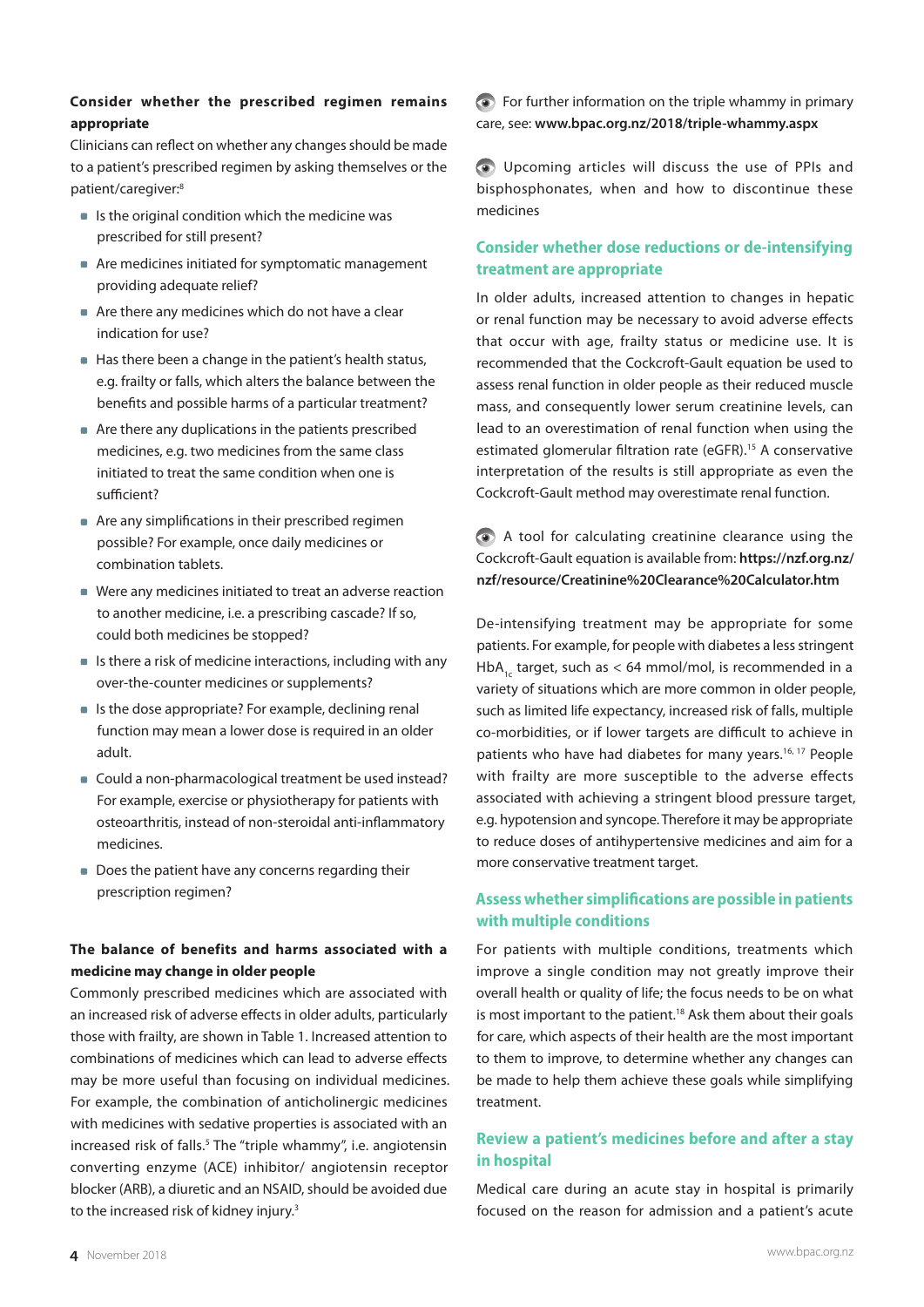**Table 1:** Commonly prescribed medicines associated with changes in the balance of benefits and risks in older adults.<sup>2, 11</sup>

| <b>Medicine class</b>                | Potential harms, particularly in older patients                                                                                                                 |
|--------------------------------------|-----------------------------------------------------------------------------------------------------------------------------------------------------------------|
| <b>Anticholinergic medicines</b>     | Increased risk of falls, delirium, cognitive impairment and urinary retention                                                                                   |
| <b>Antihypertensive medicines</b>    | Increased risk of hypotension and falls                                                                                                                         |
| <b>Antipsychotics</b>                | Increased risk of mortality in patients with dementia, increased risk of falls and<br>postural hypotension when used as sedatives or hypnotics, e.g. quetiapine |
| <b>Aspirin</b>                       | Increased risk of gastrointestinal bleeding, limited evidence of benefit for CVD<br>prevention <sup>12</sup>                                                    |
| <b>Benzodiazepines or zopiclone</b>  | Increased risk of falls, cognitive impairment and possible association with Alzheimer's<br>disease                                                              |
| <b>Bisphosphonates</b>               | Increased risk of atypical fractures with prolonged treatment.                                                                                                  |
| <b>Diabetes medicines</b>            | Intensive glucose lowering is unlikely to benefit older patients; risk of hypoglycaemia<br>with some medicines                                                  |
| <b>Hypnotics</b>                     | Cognitive effects the following day, increased risk of falls, possible increased risk of<br>Alzheimer's disease                                                 |
| <b>NSAIDs</b>                        | Greater increase in absolute risk of bleeding than in younger patients, acute kidney<br>injury                                                                  |
| <b>Opioids</b>                       | Constipation, delirium, sedation, increased risk of falls or unintentional overdose <sup>13</sup>                                                               |
| <b>Proton pump inhibitors (PPIs)</b> | Increased risk of fractures, Clostridium difficile infection and renal adverse effects such<br>as interstitial nephritis                                        |
| <b>Statins</b>                       | Risk of adverse effects, e.g. myalgia, new onset diabetes mellitus, limited evidence of<br>benefit for CVD prevention <sup>14</sup>                             |
| <b>Tricyclic antidepressants</b>     | Cognitive impairment, urinary retention, postural hypotension, increased risk of falls                                                                          |

needs during that time; reviewing their prescribed medicines following discharge can ensure that medicines initiated with the intention of short-term use are not continued long-term and any duplicated or inappropriate medicines are stopped.<sup>4</sup> A recent study conducted in the United Kingdom including over 38,000 people aged ≥65 years found that the risk of potentially inappropriate prescribing, according to the STOPP criteria\*, was higher for patients after an admission to hospital than before admission (adjusted odds ratio = 1.72; 95% confidence interval  $= 1.63$  to 1.84).<sup>19</sup>

Reviewing medicines prior to a planned hospital admission is also useful to simplify a patient's regimen, where possible, and ensure they are aware of, and follow, instructions for withdrawing anticoagulants or other changes to their usual regimen which may apply.

\* Screening Tool of Older People's Prescriptions (STOPP) criteria identifies medicines that may be inappropriately prescribed to older people due to the risk of harms outweighing the benefits of treatment, e.g. increased risk of adverse reactions due to incorrect dose or duration of treatment.20

#### **Implementing changes**

**Act while the patient is engaged.** Many people are open to the idea of stopping particular medicines if their general practitioner deemed it would be best. For example, a study of approximately 2000 older adults in the United States found that 92% were willing to stop one of their prescribed medicines if their doctor recommended it. $21$  If a patient or caregiver raises questions or concerns about the number of medicines they are taking, use this as an opportunity to carry out a review.

**Withdraw one medicine at a time.** Stopping the use of one medicine at a time is a cautious approach which can help identify which medicine was causing an adverse effect, or avoid confusion if discontinuation symptoms develop after stopping.1 Some medicines, e.g. benzodiazepines, antidepressants, proton pump inhibitors, should be withdrawn by tapering doses.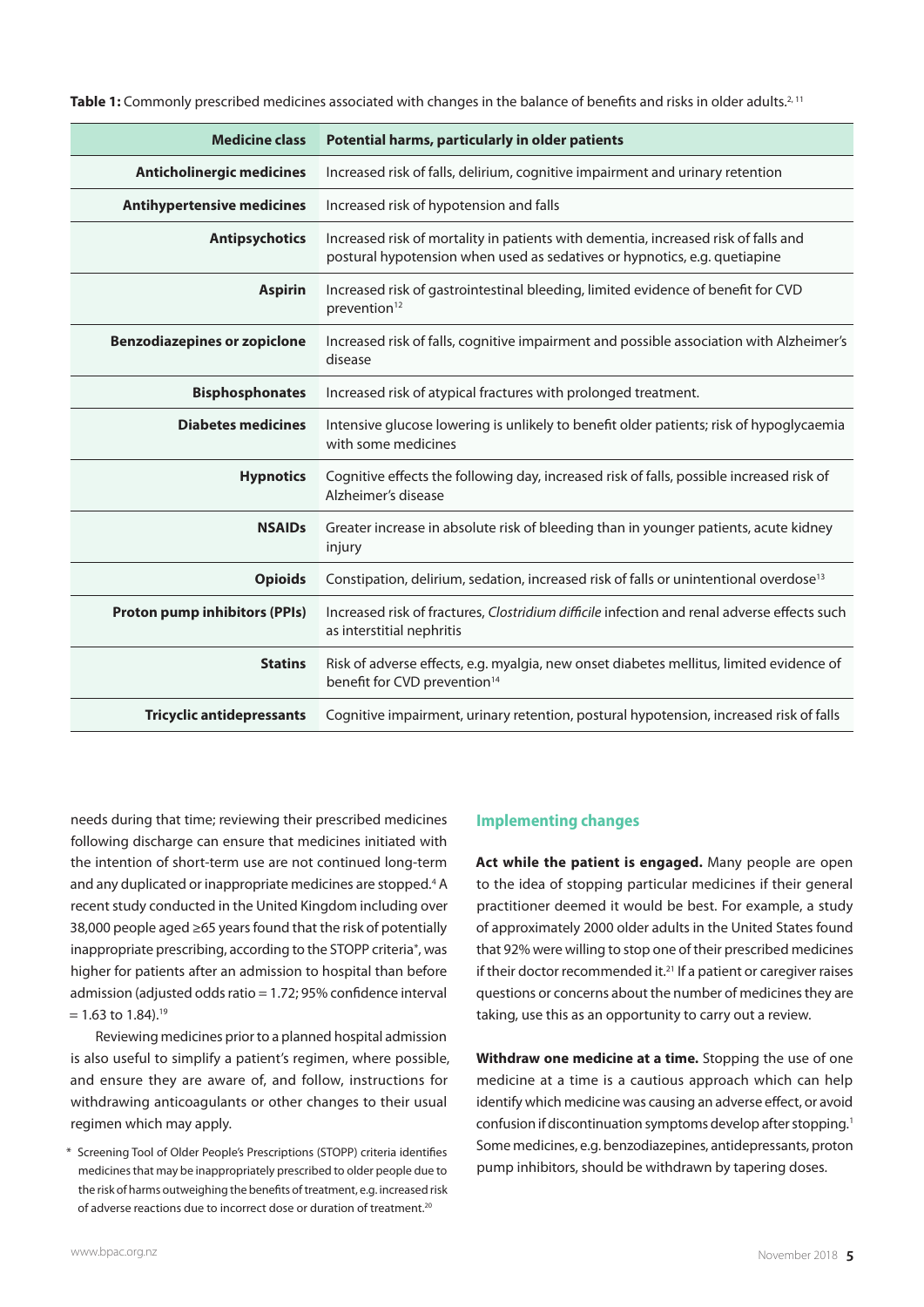**Work in collaboration with the pharmacy.** Discussing a patient's medicines with their community pharmacist can help to ensure that their regimen is the most appropriate for their circumstances and co-morbidities. Pharmacies also offer services to assist patients with their medicine adherence and simplifying medicines regimens (see: "Pharmacy services can assist patients with large numbers of prescribed medicines"). Patients should be encouraged to use a single pharmacy of their choice, where possible.

For further information on stopping medicines, including some deprescribing algorithms for specific medicines, see: **[www.deprescribing.org/resources/deprescribing](www.deprescribing.org/resources/deprescribing-guidelines-algorithms/)[guidelines-algorithms/](www.deprescribing.org/resources/deprescribing-guidelines-algorithms/)**

### **A little extra effort can go a long way**

Reviewing the medicines regimen that an older patient is taking, discussing whether changes should be made and withdrawing medicines where appropriate will inevitably add to the length of an appointment. However, evaluating whether a medicine should be continued, adjusted or stopped is part of good patient care and regular review has the potential to avoid adverse effects and improve quality of life for older patients taking multiple medicines.

Resources from the Goodfellow Unit which provide further information on stopping medicines in older adults are:

- A podcast on "Deprescribing in the elderly" with Dr Chris Cameron, from June, 2017: **[www.goodfellowunit.org/](www.goodfellowunit.org/podcast/deprescribing-elderly-chris-cameron) [podcast/deprescribing-elderly-chris-cameron](www.goodfellowunit.org/podcast/deprescribing-elderly-chris-cameron)**
- A podcast on "Deprescribing medications" with Leanne Te Karu, from Oct, 2018: **[www.goodfellowunit.org/](www.goodfellowunit.org/podcast/deprescribing-medications) [podcast/deprescribing-medications](www.goodfellowunit.org/podcast/deprescribing-medications)**
- A webinar on "The impact of frailty on prescribing medication" with Dr Chris Cameron, from November, 2018: **[www.goodfellowunit.org/events/impact-frailty](www.goodfellowunit.org/events/impact-frailty-prescribing-medication)[prescribing-medication](www.goodfellowunit.org/events/impact-frailty-prescribing-medication)**

## **Reviewing medicines for cardiovascular disease: aspirin and statins**

**For patients taking aspirin**, ongoing use may be appropriate if it is prescribed for secondary prevention of cardiovascular disease, however, there is an increased risk of gastrointestinal (GI) bleeding in patients not receiving a gastroprotective medicine concurrently, e.g. a proton pump inhibitor.<sup>22, 23</sup> A study of over 3000 patients in the United Kingdom found that the combined annual risk for a life-threatening or fatal bleed was 2.5% for people aged ≥85 years taking an w medicine (>95% were prescribed aspirin) compared to <0.5% for people aged 65 to 69 years.23 Prescribing aspirin for primary prevention of cardiovascular disease is not recommended for patients with a five-year cardiovascular risk <15%\*.<sup>24</sup> For patients that have a risk ≥15% and are aged ≥70 years, the current guidelines do not recommend using aspirin for primary prevention due to the increased risk of major bleeding associated with the treatment, without reducing the risk for cardiovascular events.<sup>24, 25</sup> Recent data from New Zealand suggest that for people aged 60–69 years, there is minimal benefit from taking aspirin if blood pressure and lipid-lowering medicines are also used, and for patients with risk factors for bleeding, such as smoking or diabetes, the number of bleeding events caused by aspirin may exceed the number of cardiovascular events prevented.<sup>26</sup> The current evidence suggests that withdrawal of aspirin initiated for primary prevention is likely to be appropriate

in older people, however, the timing of this withdrawal may vary from patient to patient depending on their overall health state, i.e. presence of frailty, life expectancy and goals of care.

\* Defined by updated New Zealand risk prediction equations, not Framingham-based risk scores. For further information, see: **[www.](www.bpac.org.nz/2018/cvd.aspx) [bpac.org.nz/2018/cvd.aspx](www.bpac.org.nz/2018/cvd.aspx)**

**For patients taking statins**, the net benefit or risk of harm for older people is less certain than for younger people. Prescribing for secondary prevention of cardiovascular events may be appropriate, however, the role of statins in primary prevention, particularly for people aged ≥85 years, is unclear and may result in exposure to unnecessary harms.<sup>14, 27</sup> In this context, patient preference plays a significant role in deciding whether statin use should be continued.<sup>6</sup> In a survey of 180 people in Australia with an average age of 78 years, 95% of participants stated they would be willing to stop a statin if advised to do so by their doctor, and the same proportion would rely on their doctor to inform them if stopping a statin was possible.<sup>28</sup> Raise the question of ongoing use or withdrawal with patients, and revisit the discussion at an appropriate interval, rather than renew prescriptions for statins indefinitely. Dose reduction may also be appropriate for some patients, particularly if they are experiencing adverse effects at a higher dose, e.g. myalgia.<sup>27</sup> For patients with limited life expectancy there is unlikely to be any benefit of ongoing statin use and clinicians can discuss withdrawal.<sup>29</sup>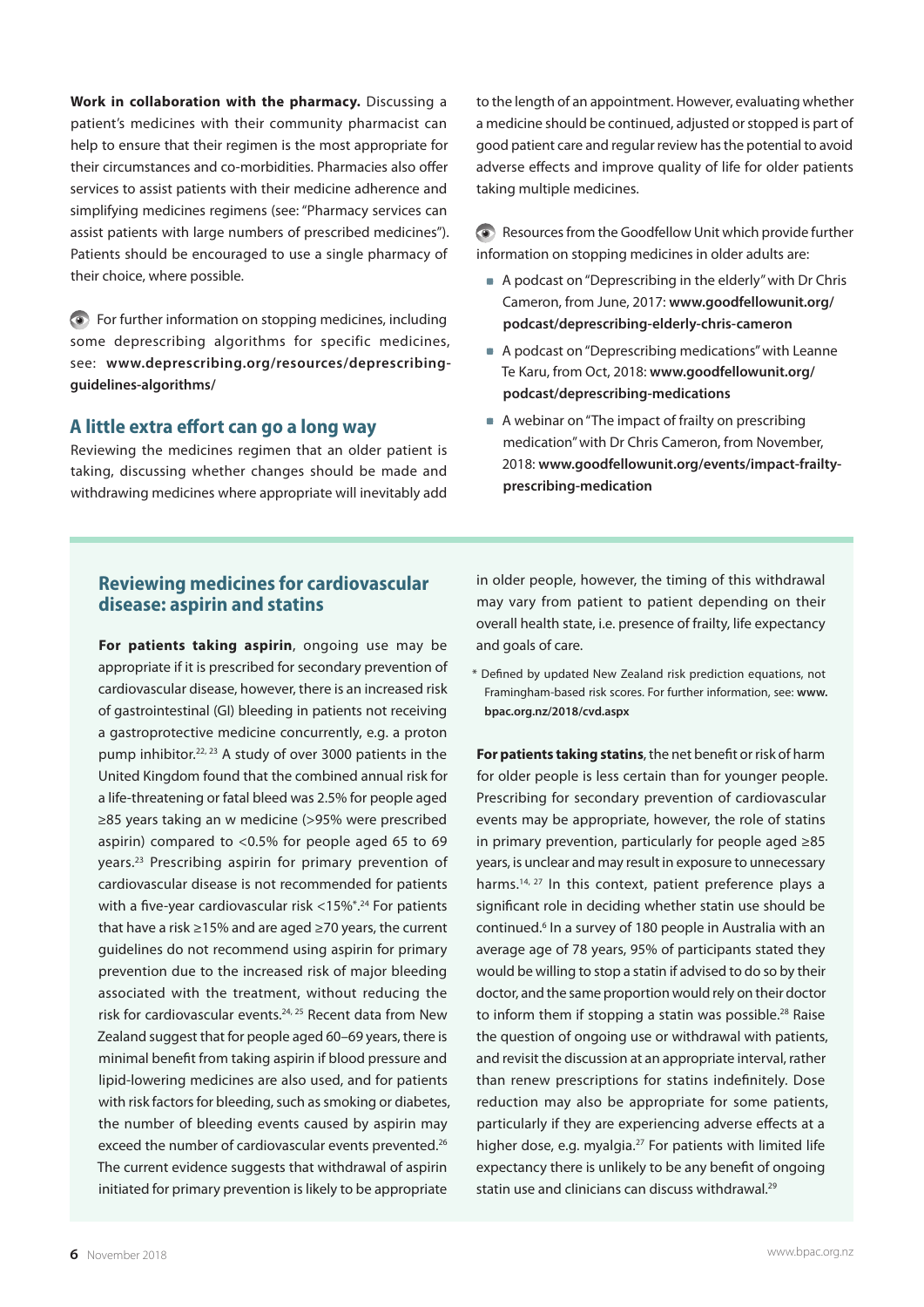# **Pharmacy services can assist patients who are prescribed a large number of medicines**

Some pharmacies provide services which can help older adults with their medicine use:

**A Medicines Therapy Assessment** involves assessing all medicines currently taken by a patient, including supplements and any medicines purchased overthe-counter, in order to identify, resolve or prevent medicine-related problems and optimise the effectiveness of their medicines regimen.<sup>30</sup>

**A Medicines Use Review** aims to improve adherence by identifying and addressing factors which contribute to reduced adherence, including education and improving patient or caregiver understanding of the prescribed medicines.31

**The Long-Term Conditions pharmacy service** provides support for patients with long-term conditions and difficulties with adherence, who require assistance with managing their medicines regimen.32

The availability of these services varies across the District Health Boards, therefore, general practitioners wishing to refer patients to any of these services should contact a local pharmacy to find out if they are offered or speak to their PHO or DHB. Patients can also self-refer for a Medicines Use Review or Long-Term Condition service eligibility assessment.

In addition, pharmacists can assist older patients taking multiple medicines on a more informal basis:

- Ask if they know what their medicines are for and if they have trouble remembering to take their medicines
- Ask if they have any concerns or questions about how to take their medicines, e.g. dexterity, sight, memory, swallowing. Offer blister packs and/or medicine trays if appropriate. If they would like additional assistance, consider whether a Medicines Use Review or Medicines Therapy Assessment would be beneficial.
- Encourage patients to collect their medicines from a single pharmacy of their choice, where possible
- Encourage patients to ask their general practitioner for a medicine review if they appear to have frailty, are having falls or adverse reactions to medicines. Pharmacists may also ask permission from the patient to discuss their medicines use with their general practitioner.
- $\blacksquare$  Inform the prescriber if the patient is not collecting medicines and repeat prescriptions regularly, and consider a Medicines Use Review